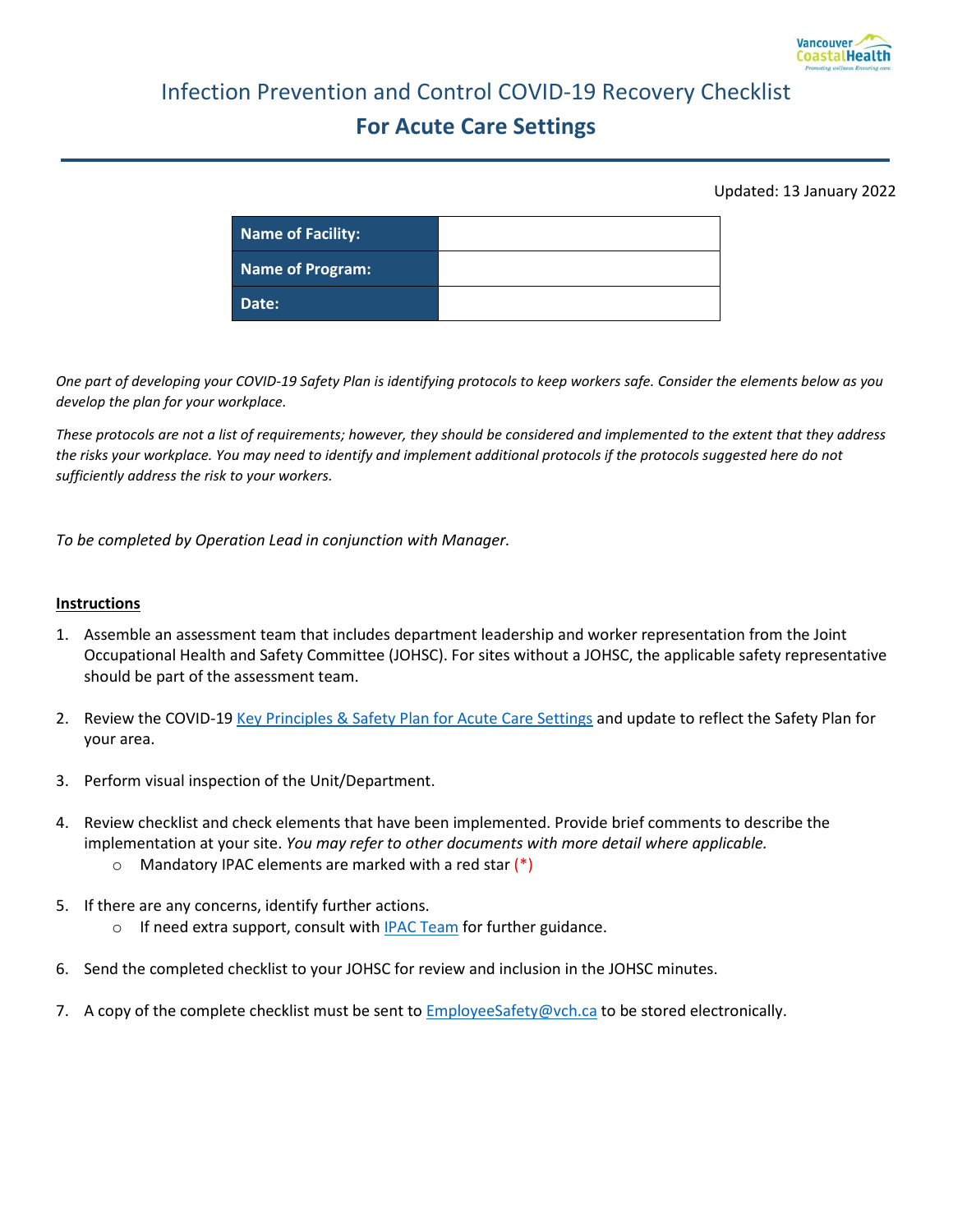| <b>Element</b> |                | <b>Status</b>                                                                                                                                                                                                      |     | <b>Comments</b> |  |
|----------------|----------------|--------------------------------------------------------------------------------------------------------------------------------------------------------------------------------------------------------------------|-----|-----------------|--|
|                |                | <b>Yes</b>                                                                                                                                                                                                         | N/A |                 |  |
|                |                | 1) Policies and Procedures                                                                                                                                                                                         |     |                 |  |
|                | 1.1            | The facility's capacity to accommodate appropriate                                                                                                                                                                 |     |                 |  |
|                |                | patient flow is assessed on a regular basis.                                                                                                                                                                       |     |                 |  |
|                | 1.2.1          | Environmental Services (EVS) contract in place,<br>identifying:                                                                                                                                                    |     |                 |  |
|                | 1.2.2          | Routine cleaning and disinfection procedures.                                                                                                                                                                      |     |                 |  |
| 1.2            | 1.2.3          | Frequency of cleaning.                                                                                                                                                                                             |     |                 |  |
| $(*)$          | 1.2.4          | List of clinical and non-clinical areas EVS will clean and<br>disinfect.                                                                                                                                           |     |                 |  |
|                | 1.2.5          | Terminal cleaning of rooms suspected of<br>contamination from symptomatic patients                                                                                                                                 |     |                 |  |
| 1.3            | 1.3.1          | The following recommendations for medical and non-<br>medical staff are in place, including:                                                                                                                       |     |                 |  |
|                | 1.3.2<br>$(*)$ | Not coming to work sick.                                                                                                                                                                                           |     |                 |  |
|                | 1.3.3<br>$(*)$ | No sharing of food.                                                                                                                                                                                                |     |                 |  |
|                | 1.4.1          | There is a process in place to support physician's virtual<br>visit or telephone consultation (if appropriate).                                                                                                    |     |                 |  |
|                | 1.4.2          | There is a process in place for MOA or clerk to pre-screen<br>patients for COVID-like symptoms (recommended script).<br>Patients will also be screened:                                                            |     |                 |  |
| 1.4            |                | Upon arrival at the entrance of the facility<br>$\bullet$<br>At the reception                                                                                                                                      |     |                 |  |
| $(*)$          | 1.4.3          | Points of entry have controlled access in place to<br>facilitate:<br>Screening for symptoms<br>1.<br>Providing medical masks<br>2.<br>Patient flow<br>3.<br>Hand hygiene reminder<br>4.                            |     |                 |  |
|                | 1.4.4          | Reception and other staff wear medical mask.                                                                                                                                                                       |     |                 |  |
|                | 1.5            | There is a process in place to screen patients for COVID-<br>like symptoms upon arrival at the clinic (recommended<br>script).                                                                                     |     |                 |  |
| $1.6(*)$       |                | Designated isolation/private room is available for direct<br>placement of symptomatic/high-risk patients.                                                                                                          |     |                 |  |
|                | $1.7$ $(*)$    | There is a process in place to take patients presenting<br>with COVID-like symptoms to the designated<br>examination/isolation room and/or waiting area.                                                           |     |                 |  |
| $1.8(*)$       |                | There is a process in place that determines that the<br>terminal clean of symptomatic/high risk patient's<br>examination room will be done upon discharge. Refer to<br>VCH's Cleaning and Disinfecting Guidelines. |     |                 |  |
| $1.9(*)$       |                | There is a process in place for booking high-risk patients<br>at the end of the day, if possible.                                                                                                                  |     |                 |  |
| 1.10<br>$(*)$  | 1.10.1         | There is a process in place to provide medical masks.                                                                                                                                                              |     |                 |  |
|                | 1.10.2         | Personal protective equipment (PPE) is available for staff<br>as outlined in the PPE Recommendations.                                                                                                              |     |                 |  |
|                | $1.11$ $(*)$   | Alcohol-based hand rub (ABHR) is available at entrance<br>and exit from clinical and non-clinical areas.                                                                                                           |     |                 |  |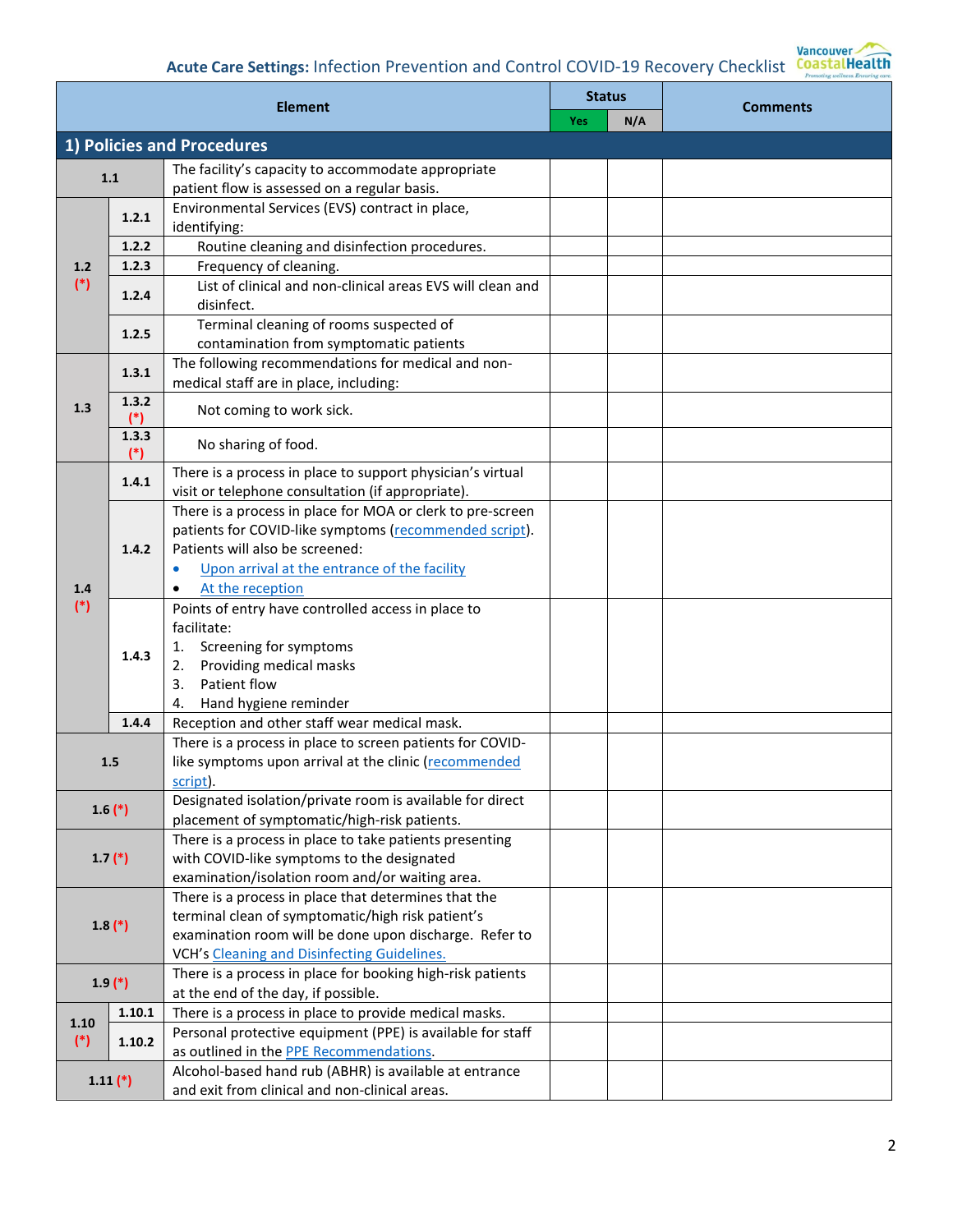

| 1.12<br>$(*)$ |                | Visual alerts (e.g., signs, posters) indicating hand hygiene                |  |  |
|---------------|----------------|-----------------------------------------------------------------------------|--|--|
|               | 1.12.1         | and masks are present throughout clinical and non-clinical                  |  |  |
|               |                | areas.                                                                      |  |  |
|               | 1.12.2         | Stairwell access made available to staff.                                   |  |  |
|               |                | Non-clinical areas (e.g., waiting area) have been de-                       |  |  |
|               | $1.13$ $(*)$   | cluttered removing non-essential items (remote control,                     |  |  |
|               |                | magazines, toys, etc.) Refer to De-clutter Audit Tool.                      |  |  |
|               | $1.14$ $(*)$   | Examination and clinic rooms have minimal supplies and                      |  |  |
|               |                | equipment.                                                                  |  |  |
|               | 2) Education   |                                                                             |  |  |
|               |                | Medical and non-medical staff have received education                       |  |  |
|               | 2.1            | on appropriate use of personal protective equipment,                        |  |  |
|               |                | based on guidelines.                                                        |  |  |
|               |                | Medical and non-medical staff training and education has                    |  |  |
|               | 2.2            | been documented. Please refer to the LearningHub                            |  |  |
|               |                | Modules for online education resources.                                     |  |  |
|               | $2.3(*)$       | Medical and non-medical staff are aware of appropriate                      |  |  |
|               |                | donning and doffing procedures.                                             |  |  |
|               | 2.4            | Point-of-care Risk Assessment has been reviewed with                        |  |  |
|               |                | staff providing direct patient care.                                        |  |  |
| 2.5           |                | Medical and non-medical staff have been provided                            |  |  |
|               |                | information relating to COVID-19 and the measures in                        |  |  |
|               |                | place to ensure safety within the facility                                  |  |  |
|               |                | 3) Routine practices                                                        |  |  |
|               | $3.1$ (*)      | PPE supplies are readily available and accessible in                        |  |  |
|               |                | appropriate sizes.                                                          |  |  |
|               |                | ABHR are located at point of care (clinical areas). Soap,                   |  |  |
| 3.2           |                | water, and paper towel is available for use at hand                         |  |  |
|               |                | washing stations                                                            |  |  |
|               | 3.3            | Single use, disposable equipment used if possible.                          |  |  |
|               | 4) Environment |                                                                             |  |  |
|               |                | High touch points (e.g. side tables, side rails, chairs, hand               |  |  |
|               |                | washing sinks, medication carts, charting desks, touch                      |  |  |
|               | 4.1            | screens, white boards, outside of sharps containers etc.)                   |  |  |
|               |                | in common areas are cleaned and disinfected daily (refer                    |  |  |
|               |                | to the Cleaning and Disinfecting Guidelines).                               |  |  |
|               | $4.2$ (*)      | Single-use covers (e.g., paper table covers) are discarded                  |  |  |
|               |                | after each patient.<br>A schedule is in place for cleaning and disinfecting |  |  |
| $4.3$ $(*)$   |                | surfaces/bins/shelves that are not routinely serviced by                    |  |  |
|               |                | EVS or staff.                                                               |  |  |
| 4.4           |                | Staff lounges and work spaces are equipped with                             |  |  |
|               |                | disinfecting wipes for medical and non-medical staff to                     |  |  |
|               |                | clean and disinfect.                                                        |  |  |
|               | 4.5            | Products (e.g. creams, lotions) are dedicated to the user.                  |  |  |
|               |                | Any medical/clinic equipment used (e.g. blood pressure                      |  |  |
| $4.6(*)$      |                | cuffs, clipboard) should be cleaned and disinfected using                   |  |  |
|               |                | the routine department practices for cleaning and                           |  |  |
|               |                | disinfecting between patients.                                              |  |  |
| 4.7           |                | Containers that are used for product storage are cleaned,                   |  |  |
|               |                | disinfected and dried in-between use.                                       |  |  |
|               | 4.8            | ABHR are available at computer/phone stations.                              |  |  |